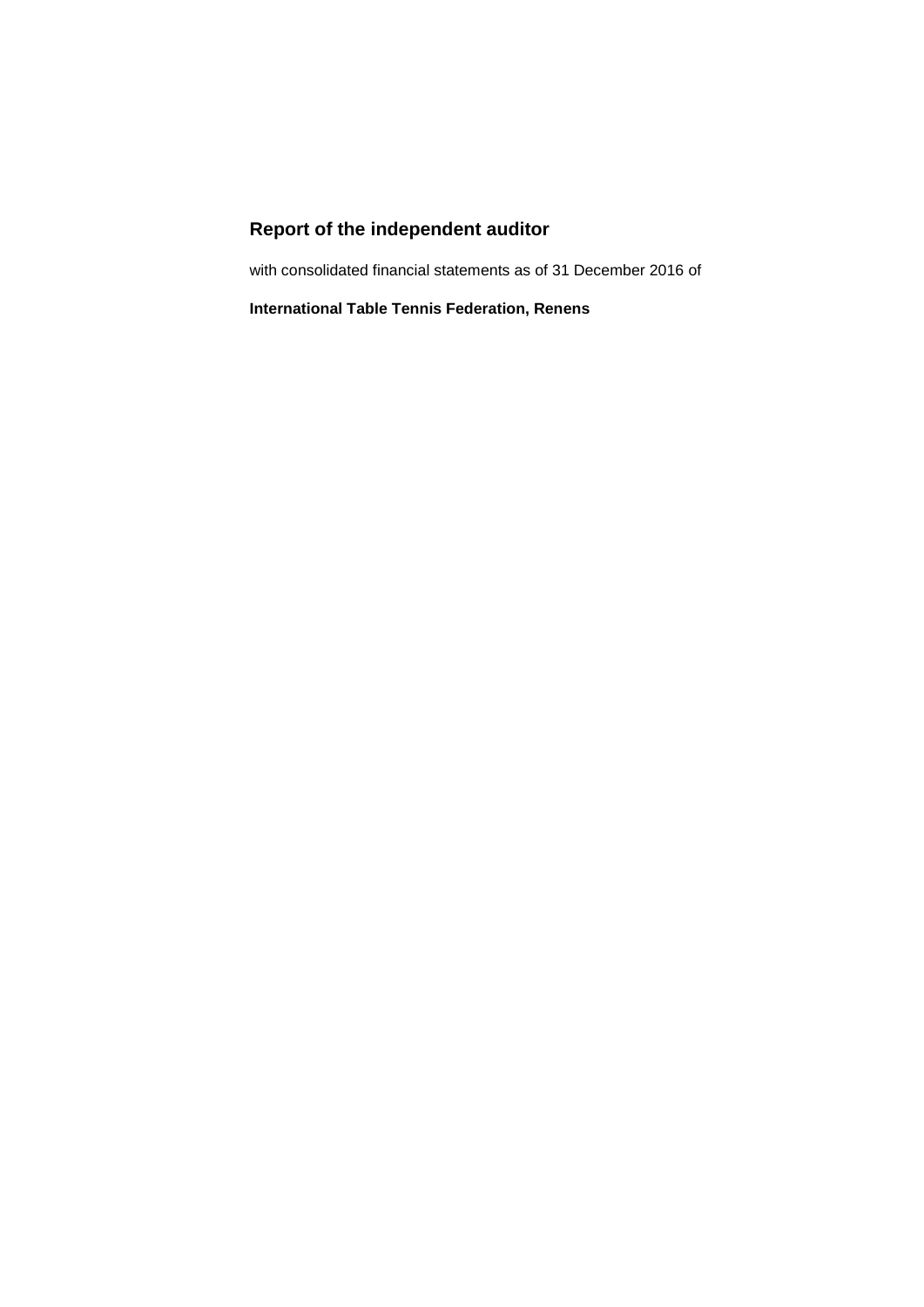

Ernst & Young Ltd Avenue de la Gare 39a P.O. Box CH-1002 Lausanne

Phone +41 58 286 51 11 Fax +41 58 286 51 01 www.ey.com/ch

To the Board of Directors of **International Table Tennis Federation, Renens**

Lausanne, 22 May 2017 th2/3.3

# **Report of the independent auditor on the 2016 consolidated financial statements**

As independent auditor and in accordance with your instructions, we have audited the accompanying consolidated financial statements of International Table Tennis Federation which comprise the balance sheet, income statement and notes for the year ended 31 December 2016.

# **Board of Directors' responsibility**

The Board of Directors, represented by the Executive Committee, is responsible for the preparation of the financial statements in accordance with the requirements of Swiss law and the federation's articles of association. This responsibility includes designing, implementing and maintaining an internal control system relevant to the preparation of financial statements that are free from material misstatement, whether due to fraud or error. The Board of Directors, represented by the Executive Committee, is further responsible for selecting and applying appropriate accounting policies and making accounting estimates that are reasonable in the circumstances.

# **Auditor's responsibility**

Our responsibility is to express an opinion on these consolidated financial statements based on our audit. We conducted our audit in accordance with Swiss Auditing Standards. Those standards require that we plan and perform the audit to obtain reasonable assurance whether the consolidated financial statements are free from material misstatement.

An audit involves performing procedures to obtain audit evidence about the amounts and disclosures in the consolidated financial statements. The procedures selected depend on the auditor's judgment, including the assessment of the risks of material misstatement of the consolidated financial statements, whether due to fraud or error. In making those risk assessments, the auditor considers the internal control system relevant to the entity's preparation of the consolidated financial statements in order to design audit procedures that are appropriate in the circumstances, but not for the purpose of expressing an opinion on the effectiveness of the entity's internal control system. An audit also includes evaluating the appropriateness of the accounting policies used and the reasonableness of accounting estimates made, as well as evaluating the overall presentation of the consolidated financial statements. We believe that the audit evidence we have obtained is sufficient and appropriate to provide a basis for our audit opinion.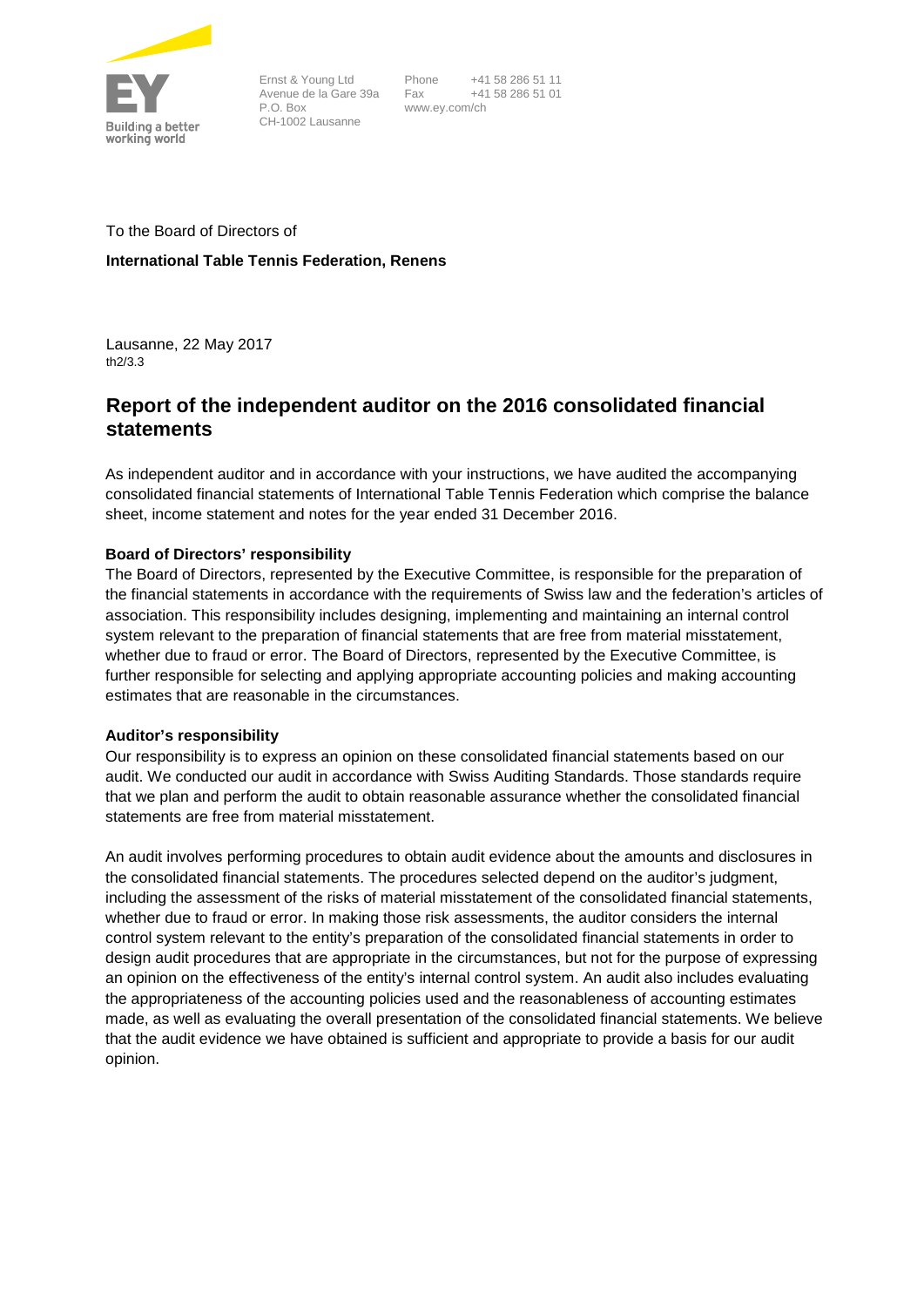

# **Opinion**

In our opinion, the consolidated financial statements for the year ended 31 December 2016 comply with Swiss law and the federation's articles of association.

Ernst & Young Ltd

(Auditor in charge)

Serge Clément<br>
Licensed audit expert<br>
Licensed audit expert<br>
Licensed audit expert Licensed audit expert Licensed audit expert

### **Enclosure**

► Consolidated financial statements (balance sheet, income statement and notes)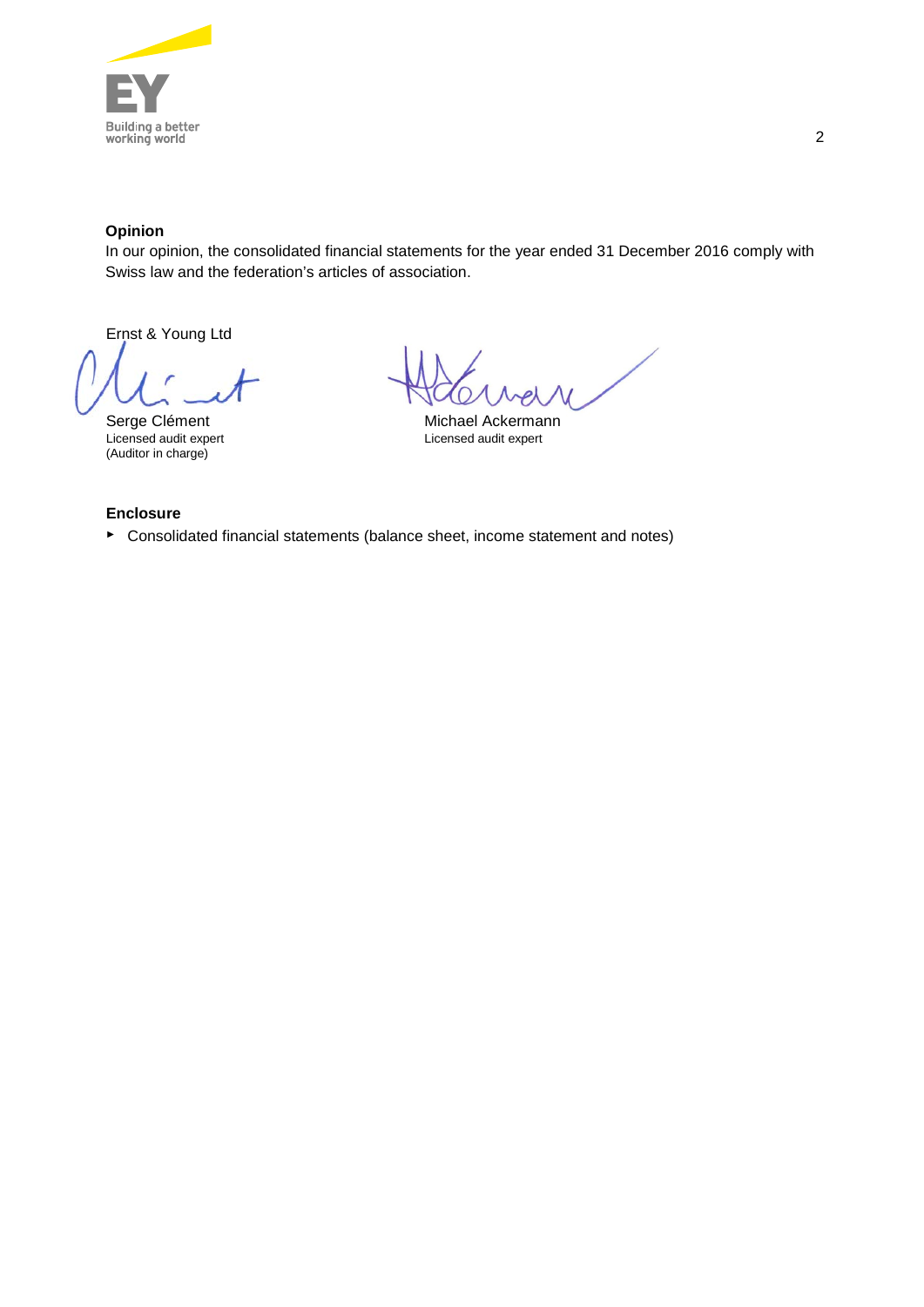| <b>Consolidated balance sheet at December 31, 2016</b><br>$(in$ USD $)$ | <b>Notes</b> | <b>USD</b><br>December 31,<br>2016 | <b>USD</b><br>December 31,<br>2015 |
|-------------------------------------------------------------------------|--------------|------------------------------------|------------------------------------|
| <b>Assets</b>                                                           |              |                                    |                                    |
| <b>Current assets</b>                                                   |              |                                    |                                    |
| Cash and Cash Equivalents                                               | 5            | 24 536 990                         | 9 138 087                          |
| Trade receivable, net                                                   | 6            | 594 841                            | 521 178                            |
| Prepaid expenses                                                        |              | 59 624                             | 290 781                            |
| <b>Total current assets</b>                                             |              | 25 191 457                         | 9 9 50 0 46                        |
| <b>Capital assets</b>                                                   |              |                                    |                                    |
| Tangible fixed assets                                                   | 7            | 3776699                            | 4 103 650                          |
| Intangible assets                                                       | 8            | 175 943                            |                                    |
| <b>Total Capital assets</b>                                             |              | 3 9 5 2 6 4 2                      | 4 103 650                          |
| <b>Total assets</b>                                                     |              | 29 144 099                         | 14 054 747                         |

# **International Table Tennis Federation, Renens / Lausanne**

| <b>Liabilities</b> |  |  |
|--------------------|--|--|
|                    |  |  |

| 1 592 924     |
|---------------|
| 2 700 000     |
| 622 099       |
| 4 9 1 5 0 2 3 |
|               |
|               |
| 9408883       |
| 270 209)      |
| 9 138 674     |
| 14 054 747    |
|               |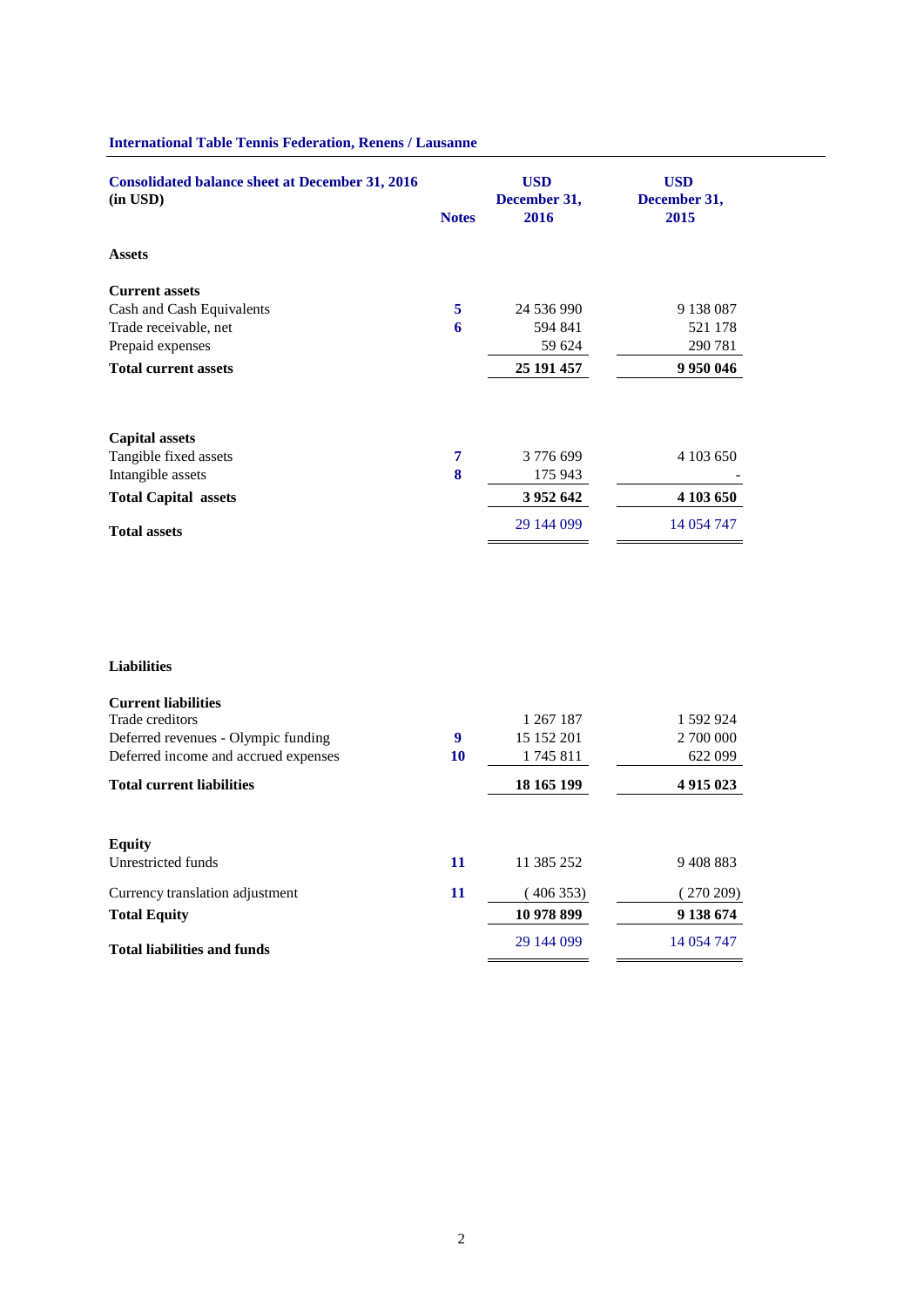# **International Table Tennis Federation, Renens / Lausanne**

# **Consolidated statement of income and expenditure for the year ended**

**December 31, 2016**

| (in USD)                                              |              | <b>USD</b>  | <b>USD</b>  |
|-------------------------------------------------------|--------------|-------------|-------------|
|                                                       | <b>Notes</b> | 2016        | 2015        |
| <b>Revenues</b>                                       |              |             |             |
| Marketing income                                      | 12           | 6'944'113   | 6'696'459   |
| Olympic solidarity                                    |              | 167'906     | 276'079     |
| Other Olympic Income                                  |              | 42'636      | 75'730      |
| <b>International Umpires/Referees</b>                 |              | 41'193      | 3'902       |
| Equipment approval fees                               |              | 1'263'457   | 1'252'562   |
| Subscriptions and membership                          |              | 147'700     | 179'449     |
| Sales and advertising                                 |              | 21'117      | 7'288       |
| <b>Other Income</b>                                   |              |             |             |
| Paralympic TT division                                |              | 235'652     | 270'618     |
| Miscellaneous                                         | 13           | 167'683     | 143'264     |
| Revenues ITTF Museum Shanghai                         | 14           | 400'000     | 400'000     |
| Release from deferred revenues regarding Olympic fund | 8            | 2'700'000   | 1'339'840   |
|                                                       |              | 12'131'456  | 10'645'192  |
| <b>Expenditures</b>                                   |              |             |             |
| Publications                                          | <b>16</b>    | (45'623)    | (45'082)    |
| Meetings and travel                                   | 17           | (625'236)   | (804'920)   |
| Competitions                                          | <b>18</b>    | (5'251'597) | (5'092'931) |
| Development and Olympic Solidarity                    | 19           | (1'417'853) | (1'627'358) |
| Cost of Marketing - Singapore                         |              | (37'055)    | (2'770)     |
| Paralympic TT Division                                |              | (79'531)    | (131'811)   |
| Museum                                                |              | (25'420)    | (2'220)     |
| Education & Training                                  | 22           | (304'907)   | (453'724)   |
|                                                       |              | (7'787'224) | (8160817)   |
| <b>Administrative expenses</b>                        |              |             |             |
| Salaries and clerical assistance                      |              | (937'721)   | (1'005'883) |
| Depreciation and Bad debts                            | <b>21</b>    | (282'904)   | (241'378)   |
| Administration                                        | 15           | (671'197)   | (488'132)   |
| Other expenses                                        | 20           | (743'107)   | (569'757)   |
| Umpire and Referee Program                            |              | (40'567)    |             |
|                                                       |              | (2675495)   | (2,305,150) |
| <b>Financial Result</b>                               | 23           | 307'632     | 254'851     |
|                                                       |              | 1976369     | 391 376     |
| Net profit for the period                             |              |             |             |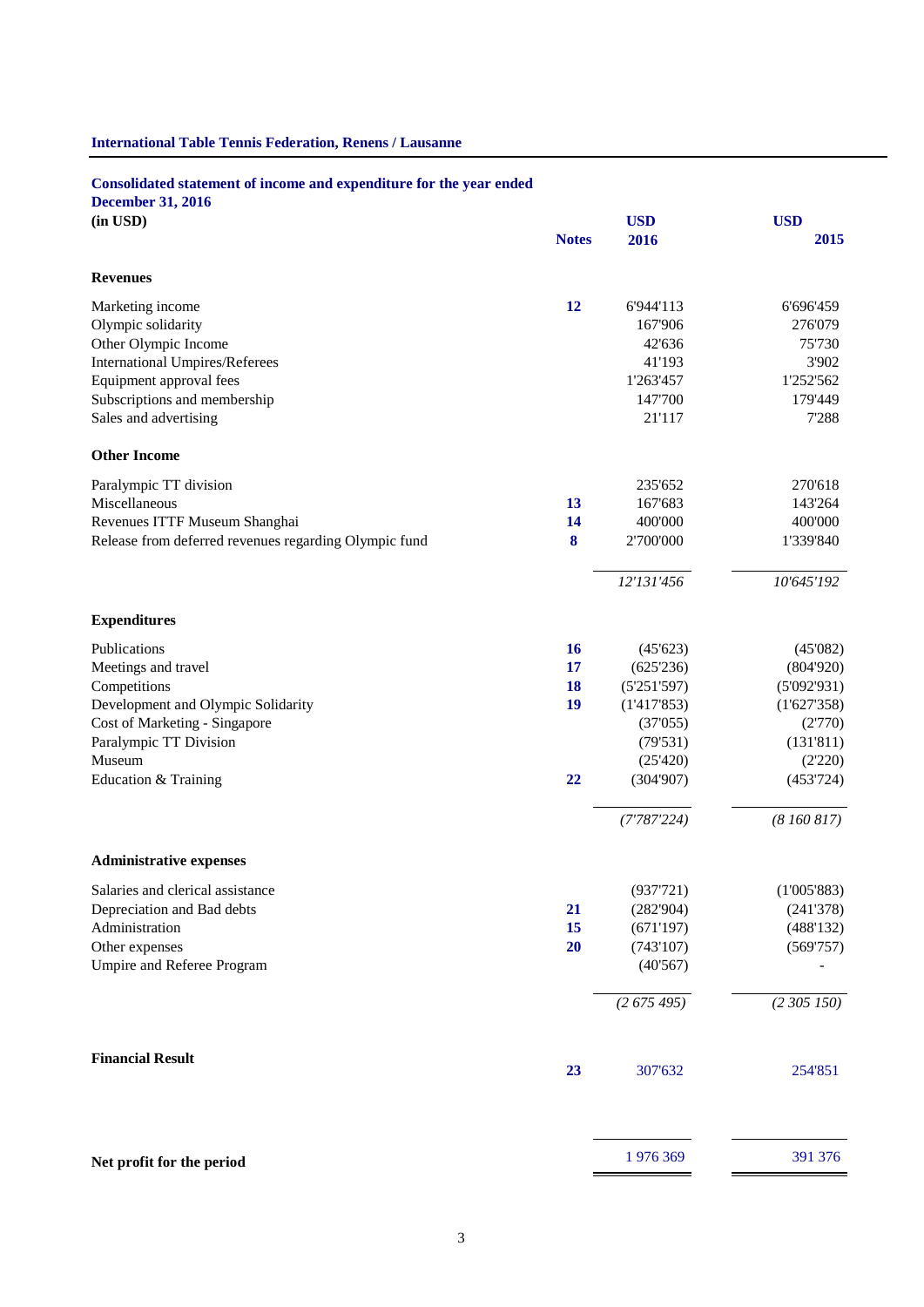#### **1. Activity**

International Table Tennis Federation (ITTF), Lausanne, is operating as a not-for-profit organization incorporated under article 60 of the Swiss Civil Code. The Federation is incorporated in Canada under Part II of the Canada Corporation Act with federal letters patent dated August 19, 1997. The International Table Tennis Federation (ITTF) Asia-Pacific office is on its side incorporated and domicilied in Singapore since 1 March 2011. The financial statements of these 3 entities were combined in these consolidated financial statemetns.

#### **The objectives of the Federation are:**

- **a)** to develop the spirit of friendship and mutual assistance among affiliated table tennis associations and players;
- **b)** to regulate relations between affiliated table tennis associations and between table tennis associations and other organizations;
- **c)** to seek continual improvement in the technical standard of table tennis and in the extent of participation in the sport throughout the world;
- **d)** to foster friendly sporting competition and to eliminate unfair and unsporting practices;
- **e)** to establish and maintain the Laws of Table Tennis and the Regulations for international Competitions;
- **f)** to publish the standard text of the Rules, consisting of the Constitution, the Laws and the Regulations;
- **g)** to encourage the publication of the Rules in other languages and to check the accuracy of such publications;
- **h)** to promote and to supervise World and Olympic title competitions; and
- **i)** to employ the funds of the ITTF as may be expedient in the interests of international table tennis.
- **j)** to endeavor to increase participation at all levels, to enhance the popularity of the sport, to develop new sources of revenue and to manage the sport through a systematic planning process.
- **k)** to encourage players, coaches and officials to present the sport positively in the best ways so as to enhance its image.
- **l)** to encourage and to support the promotion of women in sport at all levels and to ensure significant representation of women in ITTF Committees, Commissions and Working Groups.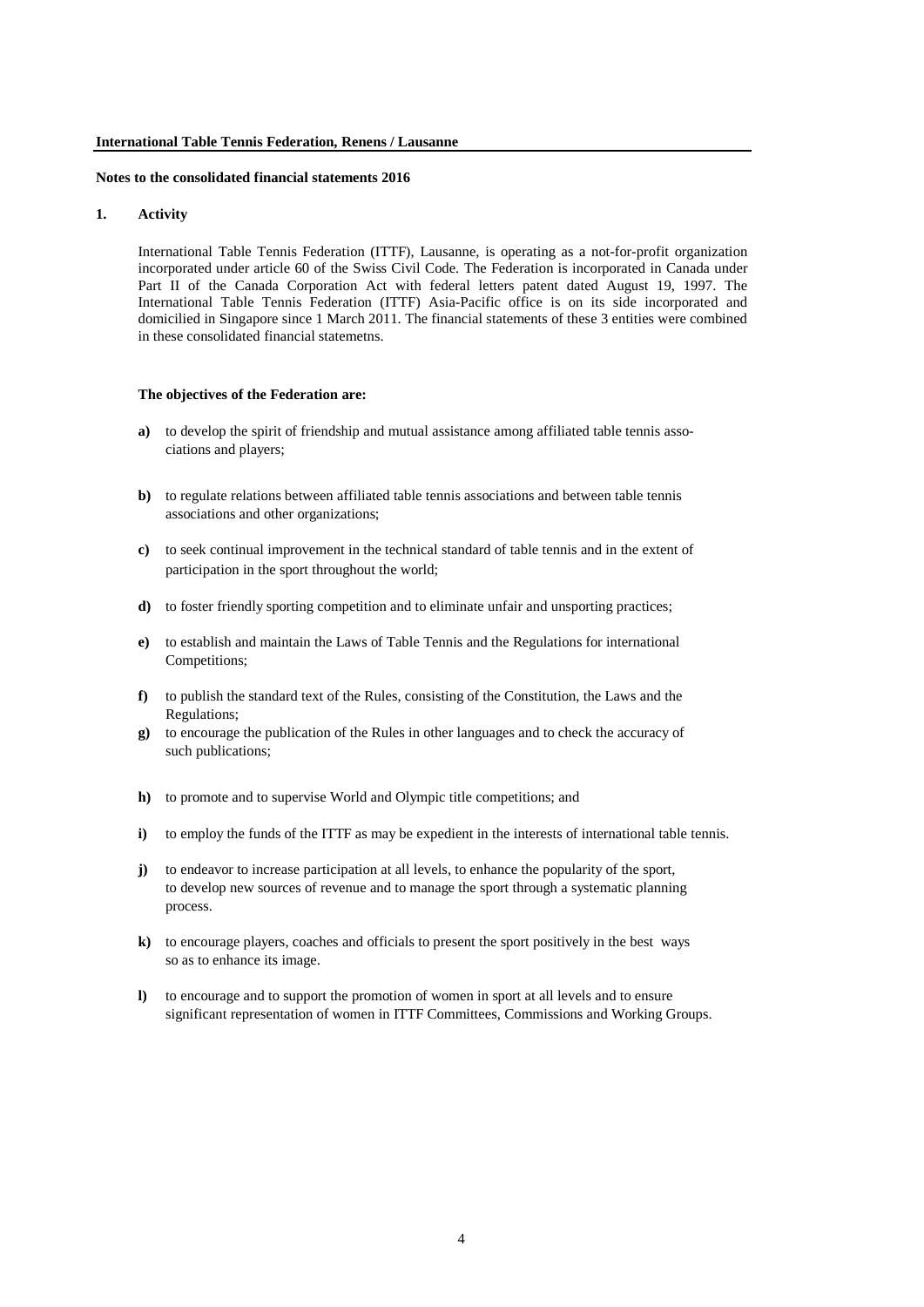#### **Administrative expenses**

#### **2. Summary of significant accounting policies**

#### **2.1** Basis of accounting

The financial statements of ITTF are presented in accordance with the Swiss Code of Obligations. Title 32 of the Swiss Code of Obligations deals with the commercial accounting and financial reporting.

Presentation adjustments were made to 2015 figures for comparison purpose.

#### **2.2** Tangible & intangible fixed assets

Tangible and intangible fixed assets are stated at acquisition cost less accumulated depreciation/ amortisation and any accumulated impairment losses. Assets with finite useful lives are depreciated/amortised on a straight-line basis over their estimated useful lives and assessed for impairment whenever there is an indication that the assets may be impaired. Intangible assets with indefinite useful lives are not amortised but are tested for impariment annually. When assets are retired or otherwise disposed of, the cost of the asset and the related accumulated depreciation/amoritzation are removed from the accounts. Any profit or loss on disposal of fixed assets is reflected in the statement of income for the period.

# **2.3** Depreciation & amortization

Depreciation and amortization are calculated on the basis of the cost of the assets and on their estimated useful lives and is provided as follows:

| Furniture and equipment         | 33.3% straight-line basis  |
|---------------------------------|----------------------------|
| Computers                       | 33.3% straight-line basis  |
| <b>Building</b>                 | 4% straight-line basis     |
| <b>Vehicles</b>                 | 30% straight-line basis    |
| <b>Museum Collection</b>        | not depreciated            |
| Table Tennis X intangible asset | not amortized (indefinite) |

#### **2.4** Deferred income

Any funds received for events to be held in the future, where reimbursement of these funds would be necessary in the case of event cancellation, are deferred in the balance sheet and not recognized as income until the event for which the funds were received has taken place.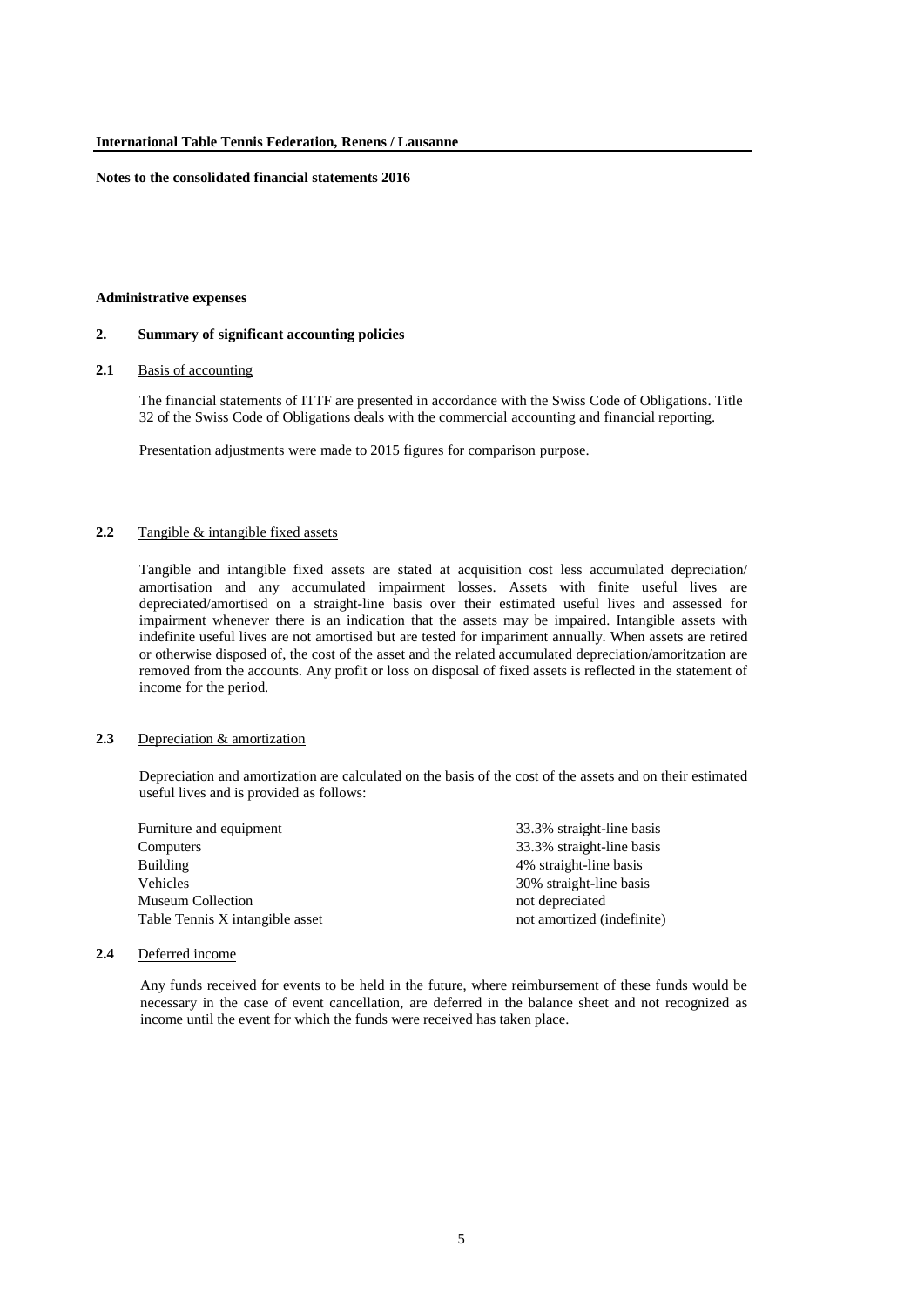# **2.5** Foreign currencies

The Federation's consolidated financial statements are presented in US dollars, which is the main currency used by the organization. For each entity the Federation determines the functional currency and items included in the financial statements of each entity are measured using that functional currency.

#### i) Transactions and balances

Transactions in foreign currencies are initially recorded by the Federation's entities at their respective functional currency at a fixed exchange rate adjusted on a yearly basis.

Monetary assets and liabilities denominated in foreign currencies are translated at the functional currency spot rates of exchange at the reporting date.

Differences arising on settlement or translation of monetary items are recognised in income statement.

Non-monetary items that are measured in terms of historical cost in a foreign currency are translated using the exchange rates at the dates of the initial transactions.

#### ii) Translation

On consolidation, the assets and liabilities of foreign operations are translated into USD at the rate of exchange prevailing at the reporting date and their income statement is translated at the yearly average rate. The exchange differences arising on tramslation for consolidation are recognised as equity.

#### **2.6** Revenue recognition - Olympic revenue

The Federation's policy is that enough Olympic revenue is recognized in each year of the quadrennial in order to eliminate any deficiency of revenue over expenses for the year or at least stabilize the statement of income and expenditure.

### **3. Financial instruments and currency exchange gains**

The Federation's financial instruments consist of cash, accounts receivable and accounts payable. The carrying values of these financial instruments approximate their fair value. Unless otherwise noted, it is management's opinion that the Federation is not exposed to significant interest, currency or credit risks arising from these financial instruments.

Most of the Federation's financial instruments (cash at bank and financial assets) are nominated in USD.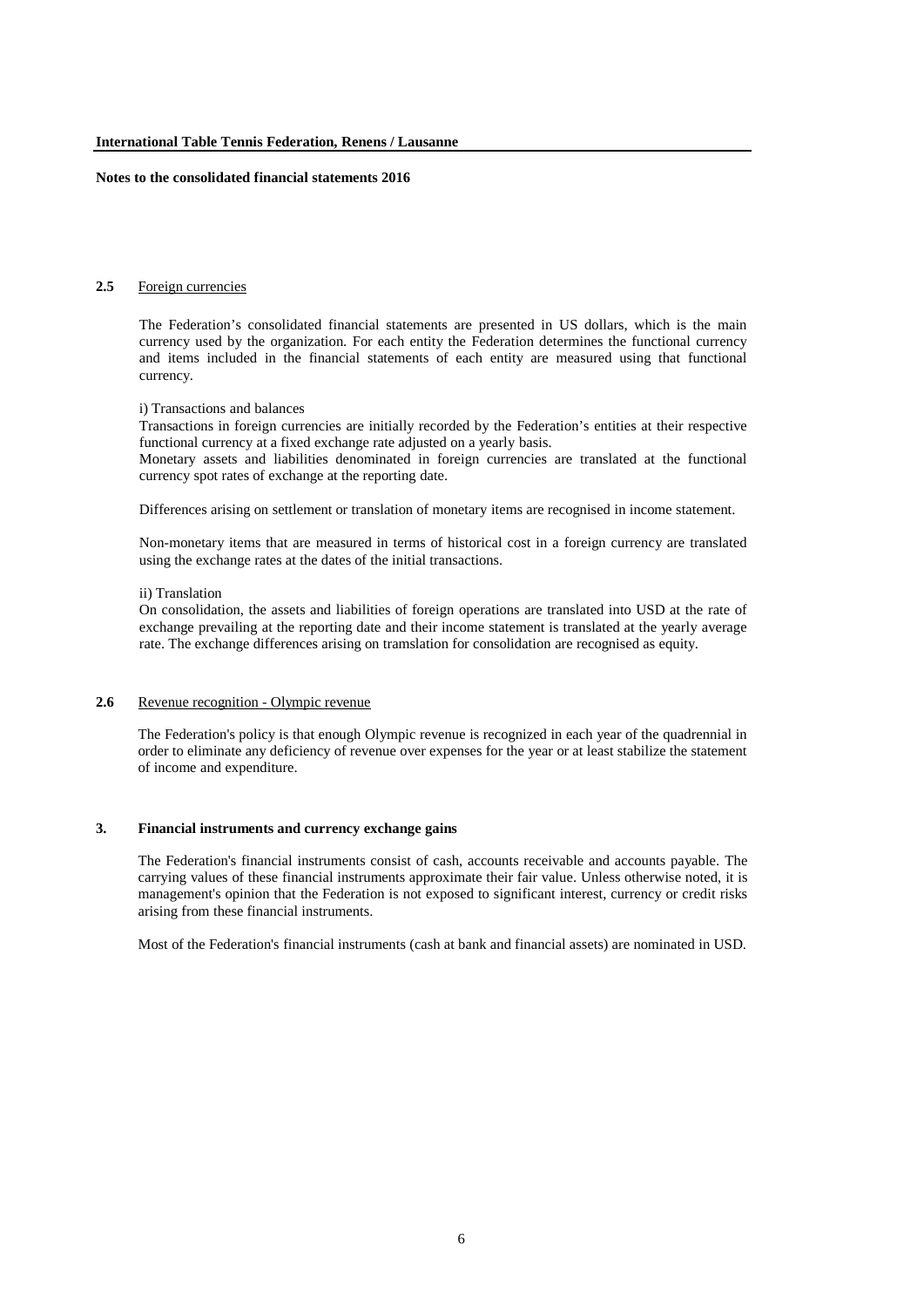### **4. Related parties**

#### TMS International

TMS International ("TMS") is an independent, non-profit Marketing Corporation that conducts marketing and commercial activities on behalf of the Federation and other entities.

Under an agreement between the Federation, as the principal client, and TMS, expired December 31, 2008 and extended for a six new year's period, TMS has the exclusive rights of selling Federation sponsorship, advertising, television and licensing rights over specified Federation events. Until 2013, TMS provided the Federation with yearly guaranteed revenue based on the greater of an annual budgeted amount approved at the Federation's Executive Committee:

The contract with TMS has been amended in September 2013 with regards to the financial year 2014. According to the new contract, there is no minimum amount committed by TMS but a profit sharing scheme is implemented (75% of the commercial income and TV rights for ITTF and 25% for TMS). A contract based on this model was also signed in July 2014 for the period 2015 to 2020. The amounts committed by TMS contractually and the amounts transfered each year by TMS and recorded by ITTF as marketing revenues are as follows:

| <b>Financial Year</b> | Contractual<br>minimum<br>revenues<br>(former contract) | <b>Contractual</b><br>minimum<br>revenues<br>(amended<br>contract) | <b>TMS</b> actual<br>contribution |
|-----------------------|---------------------------------------------------------|--------------------------------------------------------------------|-----------------------------------|
|                       | in million USD                                          | in million USD                                                     | in million USD                    |
| 2015                  | none                                                    | none                                                               | 6.6                               |
| 2016                  | none                                                    | none                                                               | 6.6                               |

In addition, the Federation charges TMS for administrative expenses incurred in the Asia-Pacific office. During the year these charges amounted to USD 124'495 (2015: USD 142'4968).

#### **5. Cash and Cash Equivalents**

|                             | December 31,<br>2016<br><b>USD</b> | December 31,<br>2015<br><b>USD</b> |
|-----------------------------|------------------------------------|------------------------------------|
| Current accounts with banks | 19 342 495                         | 3 3 5 1 1 5 4                      |
| Call accounts               | 5 005 829                          | 5 607 881                          |
| Money market and notes      | 179 770                            | 178 000                            |
| Petty cash                  | 8897                               | 1 0 5 3                            |
|                             | 24 536 990                         | 9 138 087                          |

The ITTF cash in excess resulting from the International Olympic Committee distribution after the 2012 and 2016 Olympic Games was invested in short term money deposits and notes with first ranking banks. These financial assets are accounted for at market value.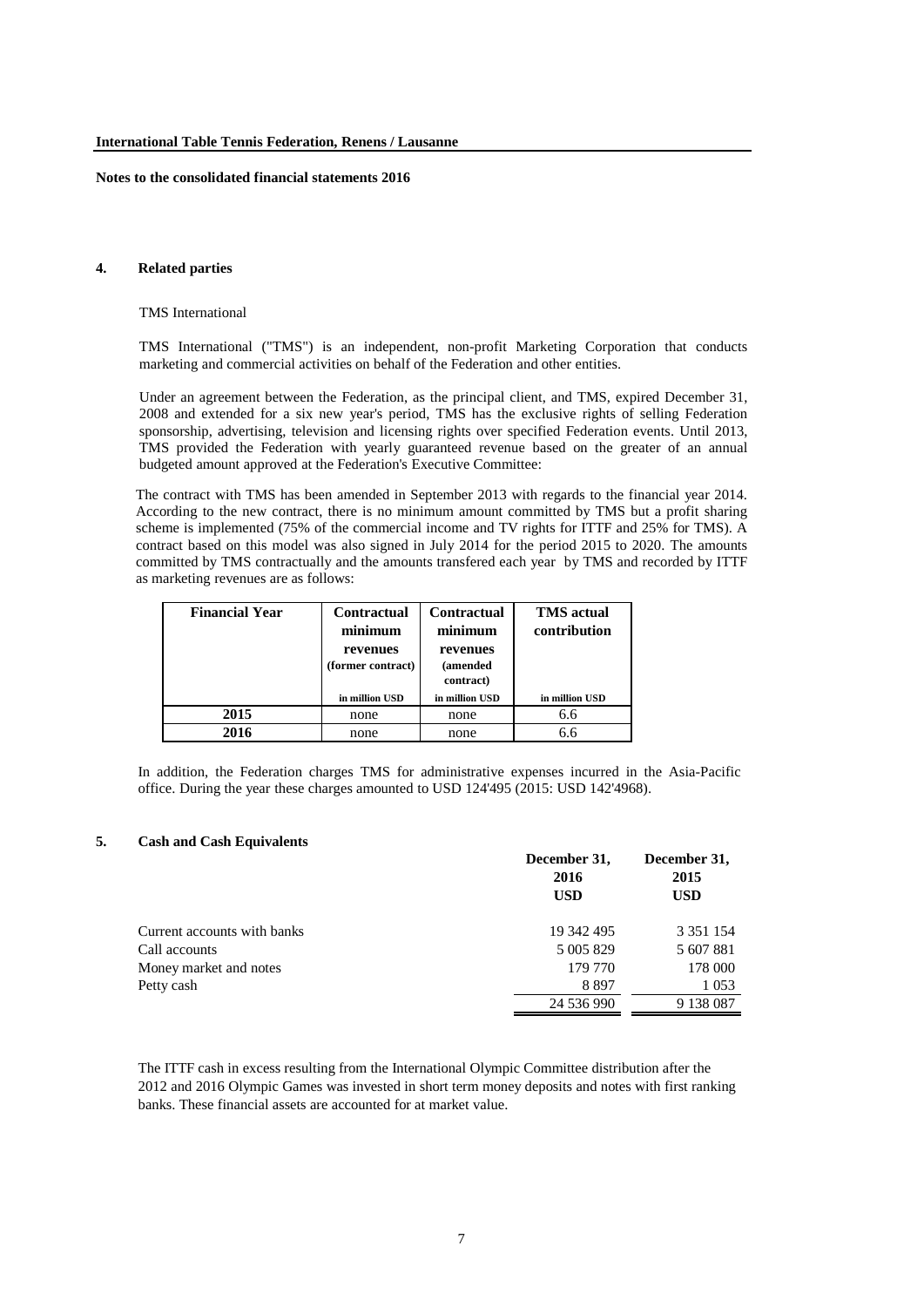### **6. Trade receivables**

|                                     | December 31,<br>2016<br><b>USD</b> | December 31,<br>2015<br><b>USD</b> |
|-------------------------------------|------------------------------------|------------------------------------|
| Accounts receivable third parties   | 13 604                             | 51 777                             |
| Accounts receivable related parties | 604 564                            | 481401                             |
| Accounts receivable                 | 618 169                            | 533 178                            |
| Bad debt allowance                  | (23328)                            | (12000)                            |
| Accounts receivable, net            | 594 841                            | 521 178                            |

The changes in bad debt allowance and actual losses on receivables are recorded under the line depreciation and bad debts, refer to note 21.

#### **7. Tangible Fixed Assets**

|                            | December 31,<br>2016<br><b>USD</b> | December 31,<br>2015<br><b>USD</b> |
|----------------------------|------------------------------------|------------------------------------|
| Land and building (Renens) | 3 2 2 1 6 1 8                      | 3 5 1 7 8 7 0                      |
| Furniture and equipment    | 45 3 3 4                           | 69 717                             |
| <b>Museum Collection</b>   | 509 747                            | 516 064                            |
|                            | 3 776 699                          | 4 103 650                          |

During the financial year 2015, ITTF invested about USD 680'000 in building improvements for its Renens office.

#### **8. Intangible Assets**

|                      | December 31,<br>2016<br><b>USD</b> | December 31,<br>2015<br><b>USD</b> |
|----------------------|------------------------------------|------------------------------------|
| Internally generated | 175 943                            | $\overline{\phantom{a}}$           |
|                      | 175 943                            |                                    |

The internally generated intangible asset was developped during the year 2016 and relates to Table Tennis X, a new discipline of Table Tennis game. There was no amortization during the year as the project was just launched and as the first licensing revenues will be recognized in 2017.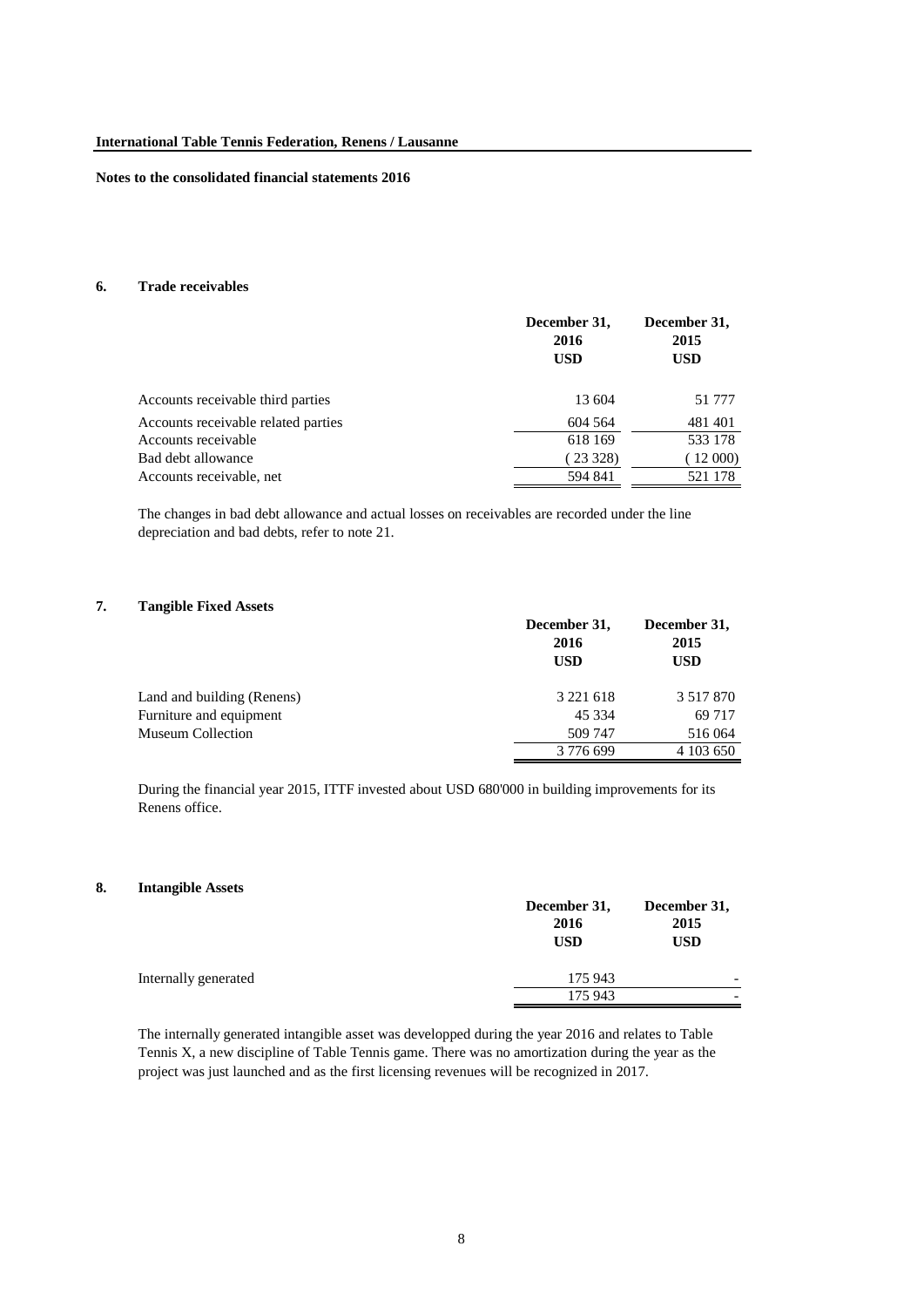# **9. Deferred revenues - Olympic funding**

|                                              | December 31,<br>2016<br><b>USD</b> | December 31,<br>2015<br>USD |
|----------------------------------------------|------------------------------------|-----------------------------|
| Olympic funding at the beginning of the year | 2 700 000                          | 4 0 28 8 0 0                |
| Received in year                             | 15 152 201                         |                             |
| Used in year                                 | (2700000)                          | (1339840)                   |
| Foreign exchange impact                      |                                    | 11 040                      |
| Olympic funding at the end of the year       | 15 152 201                         | 2 700 000                   |
|                                              |                                    |                             |

The amount received during the year 2016 relates to the two first instalments for Rio 2016 Olympics. A third and final instalment will be received in 2017 and has not been accounted for.

### **10. Deferred income and accrued expenses**

|                                               | December 31,<br>2016<br><b>USD</b> | December 31,<br>2015<br><b>USD</b> |
|-----------------------------------------------|------------------------------------|------------------------------------|
| Accrued expenses                              | 842 178                            | 135 833                            |
| Deferred income & advance equipment approvals | 903 633                            | 486 266                            |
|                                               | 1745811                            | 622 099                            |

The deferred income includes USD 347'418 of licensing revenues from the Table Tennis X.

### **11. Equity**

| December 31,<br>2016 | December 31,<br>2015 |
|----------------------|----------------------|
| <b>USD</b>           | <b>USD</b>           |
| 9'408'883            | 9 017 507            |
| 1'976'369            | 391 376              |
| 11 385 252           | 9408883              |
| (406'353)            | 270 209)             |
| 10 978 899           | 9 138 673            |
|                      |                      |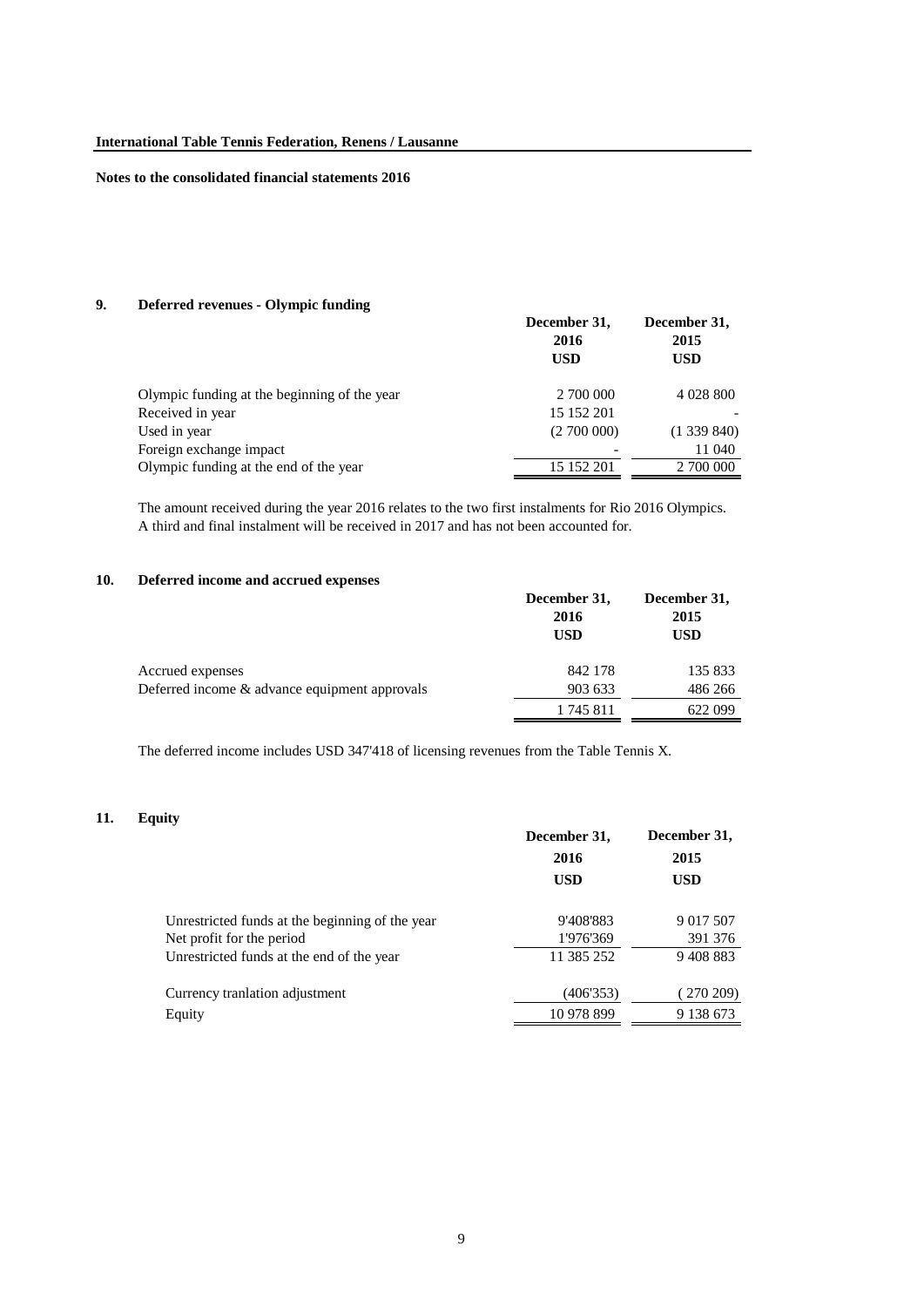## **12. Marketing income**

|                                                            | December 31,<br>2016<br><b>USD</b> | December 31,<br>2015<br><b>USD</b> |
|------------------------------------------------------------|------------------------------------|------------------------------------|
| Transfer from TMS International (note 4) Lausanne          | 6 6 14 7 24                        | 6 5 5 7 0 6 5                      |
| Transfer from TMS International (note 4) to ITTF Singapore | 124 545                            | 142 496                            |
| Sponsorship Marketing                                      | 112 705                            | 135 587                            |
| Marketing direct cost/income                               | 92 139                             | (138 689)                          |
|                                                            | 6 9 4 1 1 1 3                      | 6 696 459                          |

#### **13. Miscellaneous**

|                                             | December 31,<br>2016<br><b>USD</b> | December 31,<br>2015<br><b>USD</b> |
|---------------------------------------------|------------------------------------|------------------------------------|
|                                             |                                    |                                    |
|                                             |                                    |                                    |
|                                             |                                    |                                    |
| <b>Foundation Global Sport Developpment</b> | 50 000                             | 51 992                             |
| Donations $\&$ Dream building fundraising   | 51 782                             | 10 3 98                            |
| Sales of coaching manual                    | 28 906                             | 23 007                             |
| Other                                       | 36 995                             | 57 867                             |
|                                             | 167 683                            | 143 265                            |

# **14. Revenues ITTF Museum Shanghai**

A cooperation agreement was signed in August 2014 with the Shanghai Municipal Education Commission and the Chinese Table Tennis Association. According to this agreement, a new ITTF Museum opened in Shanghai and is run by the local authorities. ITTF relocated its collection to this new Museum and received a financial compensation amounting to USD 2 million split over a 5 years period (from 2014 to 2018). The amount recognized in 2016 and 2015 is of USD 400'000. The 2016 amount has been invoiced and the corresponding payment has been received in May 2017.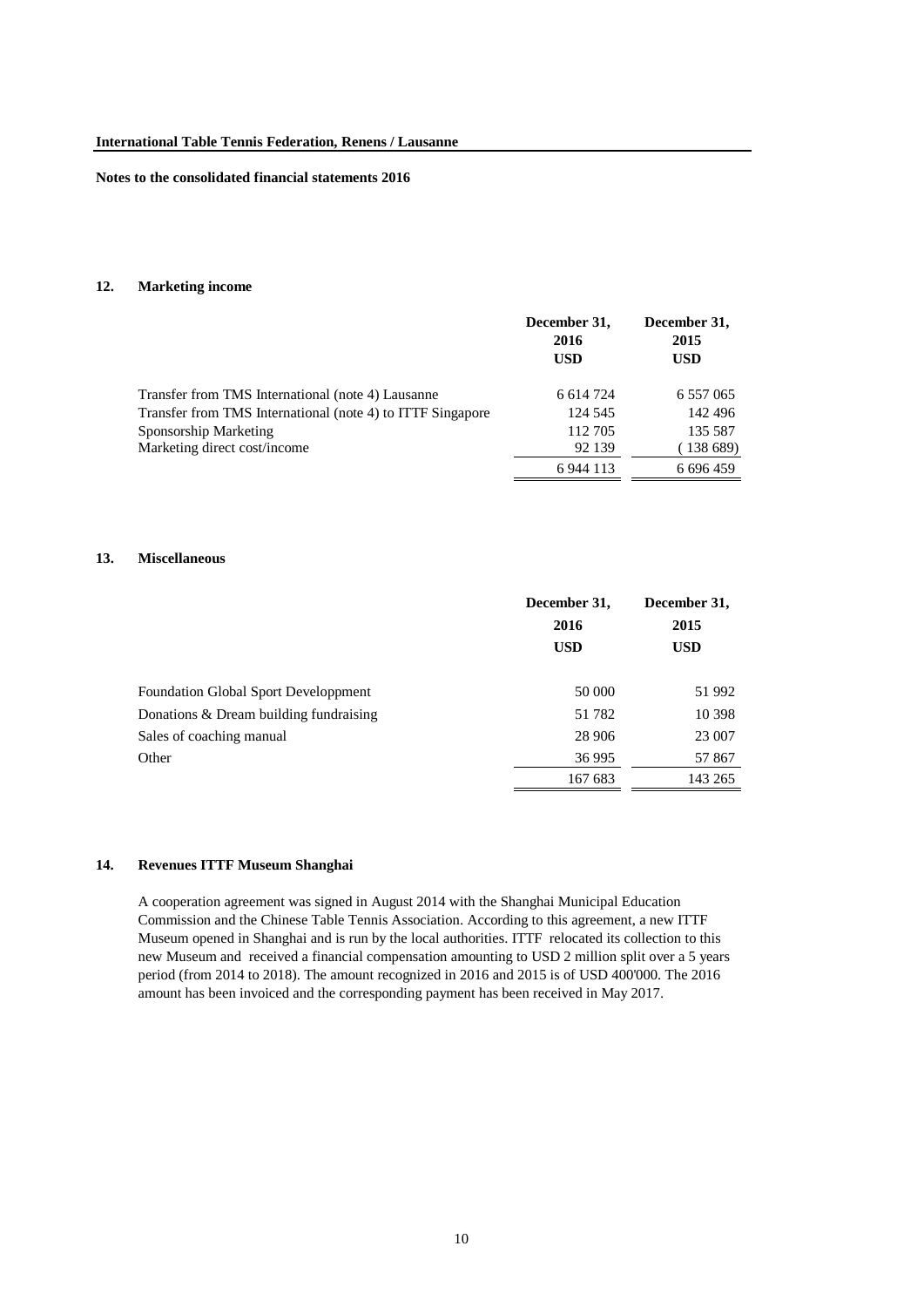# **15. Administration**

|                        | December 31, | December 31, |
|------------------------|--------------|--------------|
|                        | 2016         | 2015         |
|                        | <b>USD</b>   | <b>USD</b>   |
|                        |              |              |
| Audit & accounting     | 28 70 6      | 32 130       |
| <b>Bank</b> charges    | 21 3 4 3     | 19441        |
| Computers & Printers   | 8976         | 10 227       |
| Computer supplies      | 2817         | 3 5 3 4      |
| Internet               | 13 201       | 36 065       |
| Insurance              | 37932        | 16 861       |
| Legal fees             | 935          |              |
| Lighting $&$ heating   | 17971        | 12 0 26      |
| Water - serv. Industr. | 923          | 963          |
| Maintenance            | 71 866       | 86 035       |
| Miscellaneous          | 150          | 7941         |
| <b>Taxes</b>           | 5 3 5 9      | 5890         |
| Expert fees            | 12 3 05      | 27822        |
| Postage & shipping     | 64 5 89      | 61 460       |
| Professional fees      | 239 666      | 69 875       |
| Printing & copying     | 20 4 31      | 6 0 9 4      |
| Office rent            | 40 578       | 35 492       |
| Repairs                | 53 815       | 11 652       |
| Office supplies        | 9633         | 13 4 44      |
| Telephone & fax        | 15 4 65      | 19838        |
| <b>Translations</b>    | 301          | 8 1 1 5      |
| Credit Card fees       | 30           | 44           |
| Membership Fees        |              | 359          |
|                        | 671 197      | 488 132      |

# **16. Publications**

|                       | December 31,<br>2016<br><b>USD</b> | December 31,<br>2015<br><b>USD</b> |
|-----------------------|------------------------------------|------------------------------------|
| <b>ITTF Handbook</b>  | 5 7 0 1                            | 6 2 8 0                            |
| <b>TT</b> Fascination | 37 289                             | 35 779                             |
| Other publications    | 2 6 3 2                            | 3 0 2 3                            |
|                       | 45 623                             | 45 082                             |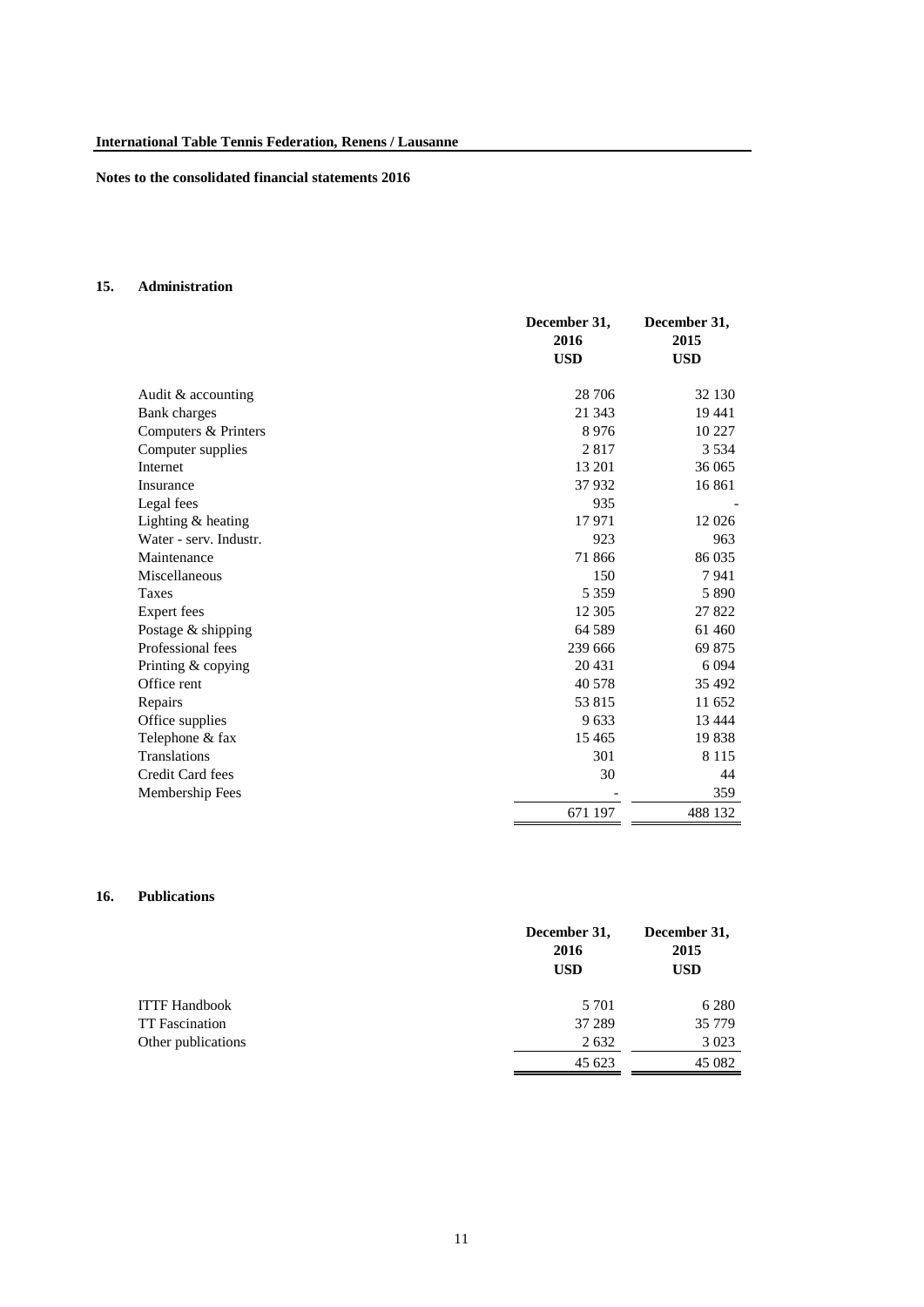# **17. Meetings and travel**

|                             | December 31, | December 31, |
|-----------------------------|--------------|--------------|
|                             | 2016         | 2015         |
|                             | <b>USD</b>   | <b>USD</b>   |
|                             |              |              |
| <b>Executive Committee</b>  | 135 495      | 143 851      |
| CPs & Board of Directors    | 477          | 520          |
| Committe chairmen           | 632          | 1884         |
| Committee expenses          | 2 5 4 4      | 1 7 2 5      |
| Professionnal staff         | 187813       | 247 259      |
| Travelling expenses         | 139 326      | 141 887      |
| P.A.C                       | 1 190        | 20 75 6      |
| EC meetings                 | 40 374       | 132 939      |
| <b>DCC</b> Meetings         | 10 258       | 2882         |
| Board of directors meetings | 2 2 3 9      | 3 5 8 1      |
| AGM                         | 11 458       | 13751        |
| Staff meetings              | 3 3 0 6      | 3882         |
| <b>ASOIF</b> meetings       | 990          | 4796         |
| Other meetings              | 15 799       | 5 907        |
| Television and sportel      | 16           |              |
| Sport accord                | 2 3 9 9      | 6 2 3 6      |
| Competition department      | 1 900        | 416          |
| Continental meetings        | 640          | 218          |
| President's Honorarium      | 68 3 82      | 72 432       |
|                             | 625 236      | 804 920      |

# **18. Competitions**

|                              | December 31,<br>2016 | December 31,<br>2015 |
|------------------------------|----------------------|----------------------|
|                              | <b>USD</b>           | <b>USD</b>           |
| Continental events           | 31 638               | 42 661               |
| World championships          | 2 307 726            | 1 307 160            |
| World Junior Championships   | 139 399              | 153 834              |
| Wolrd cup Men                | 147495               | 168 933              |
| World cup women              | 238 708              | 48 570               |
| World Veterans               | 9 1 8 8              |                      |
| <b>ITTF</b> World (pro) tour | 1 212 642            | 3 0 59 4 32          |
| Olympic games $& YOG$        | 698 272              | 23 634               |
| Multi-sport games            |                      | 10 0 89              |
| Global junior program        | 281 696              | 207 127              |
| Other competitions           | 165 652              | 53 274               |
| Results & Statistics         | 19 180               | 18 216               |
|                              | 5 251 597            | 5 092 931            |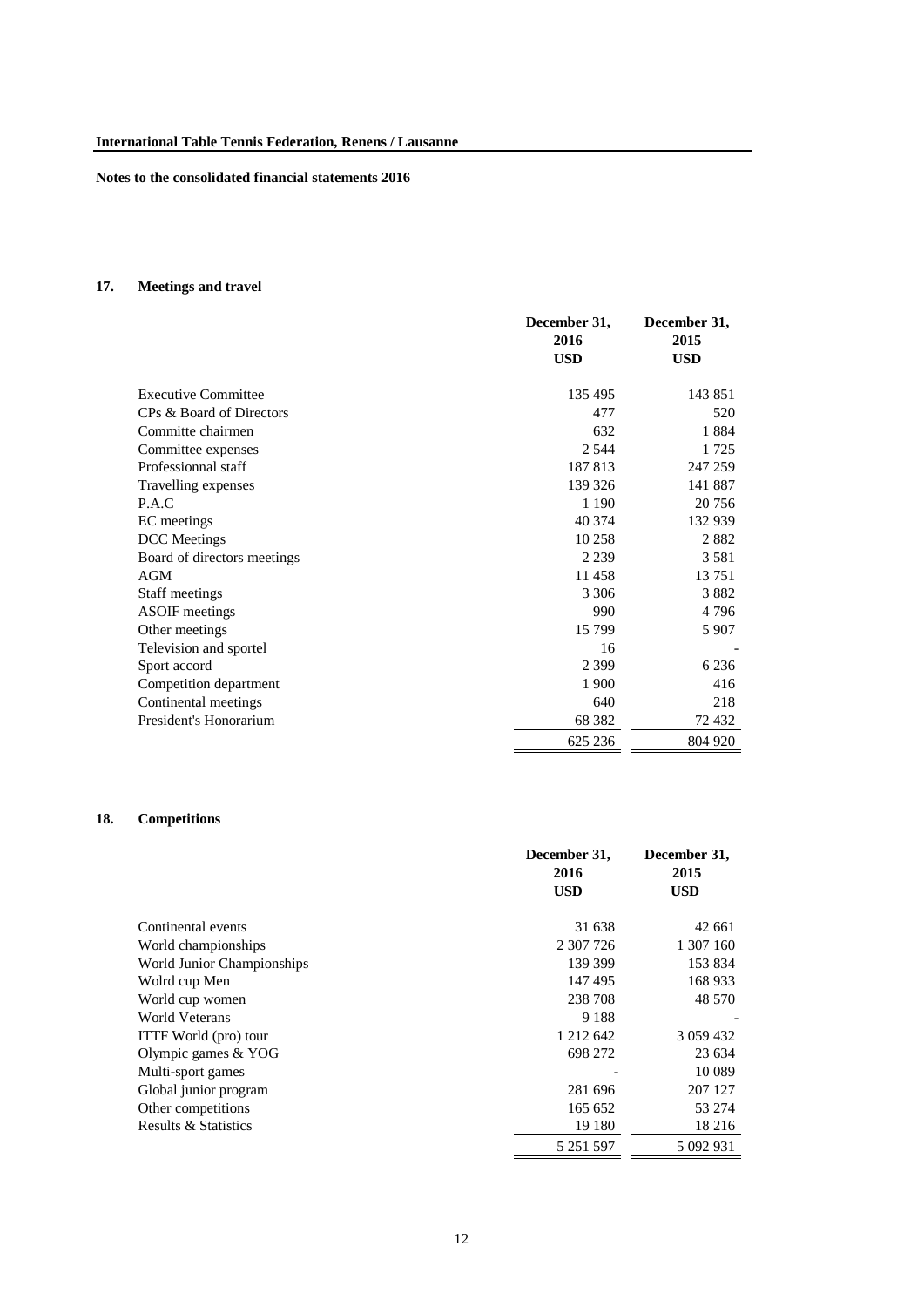# **19. Development and Olympic Solidarity**

|                                     | December 31,<br>2016<br><b>USD</b> | December 31,<br>2015<br><b>USD</b> |
|-------------------------------------|------------------------------------|------------------------------------|
| Continental agreement expenses      | 196 941                            | 199 280                            |
| <b>TTX</b> project                  | 32 4 34                            |                                    |
| Africa Development Agreement        | 185 291                            | 202 317                            |
| Asia Development agreement          | 99 110                             | 119 891                            |
| Europe Development agreement        | 181371                             | 184 416                            |
| Latin America Development agreement | 166 420                            | 193 661                            |
| North America Development agreement | 47 832                             | 85 739                             |
| Oeania Development agreement        | 114 777                            | 101 586                            |
| Humanitarian projects               | 136 088                            | 82 968                             |
| Olympic solidarity                  | 35 851                             | 28 6 65                            |
| Dev. Promotion & publications       | 6 2 6 7                            | 52 237                             |
| Development general                 | 141 700                            | 186780                             |
| Latin America - Marketing           |                                    | 18 900                             |
| Africa - Marketing                  |                                    | 18 900                             |
| Oceania - Marketing                 |                                    | 22 401                             |
| North America - Marketing           |                                    | 18 900                             |
| Continental Develop. Officers       | 73 771                             | 110 717                            |
|                                     | 1417853                            | 1 627 358                          |

# **20. Other expenses**

|                                        | December 31, | December 31, |
|----------------------------------------|--------------|--------------|
|                                        | 2016         | 2015         |
|                                        | <b>USD</b>   | <b>USD</b>   |
|                                        |              |              |
| Advertising                            | 26 36 6      | 63 156       |
| Media service                          | 102 459      | 84 459       |
| Star awards                            | 10 097       | 127 107      |
| Equipment testing                      | 200 287      | 119 479      |
| Promotional items, gifts & advertising | 43 156       | 30 340       |
| Anti-doping testing                    | 30 453       | 6 1 9 1      |
| Racket control                         | 13 045       | 18 527       |
| Computer software                      | 276          | 2 7 6 4      |
| Membership to sport bodies             | 4 7 7 1      | 4 8 3 2      |
| Purchase of publications               | 93           |              |
| Subscription fees                      | 10756        | 14 162       |
| Ranking                                | 19 180       | 18 216       |
| Title Registration protection          | 16 770       |              |
| Other debtors written off              | 506          |              |
| Website development                    | 87 596       |              |
| Consultant new competitions            | 71 102       |              |
| Miscellaneous                          | 106 194      | 80 524       |
|                                        | 743 107      | 569 757      |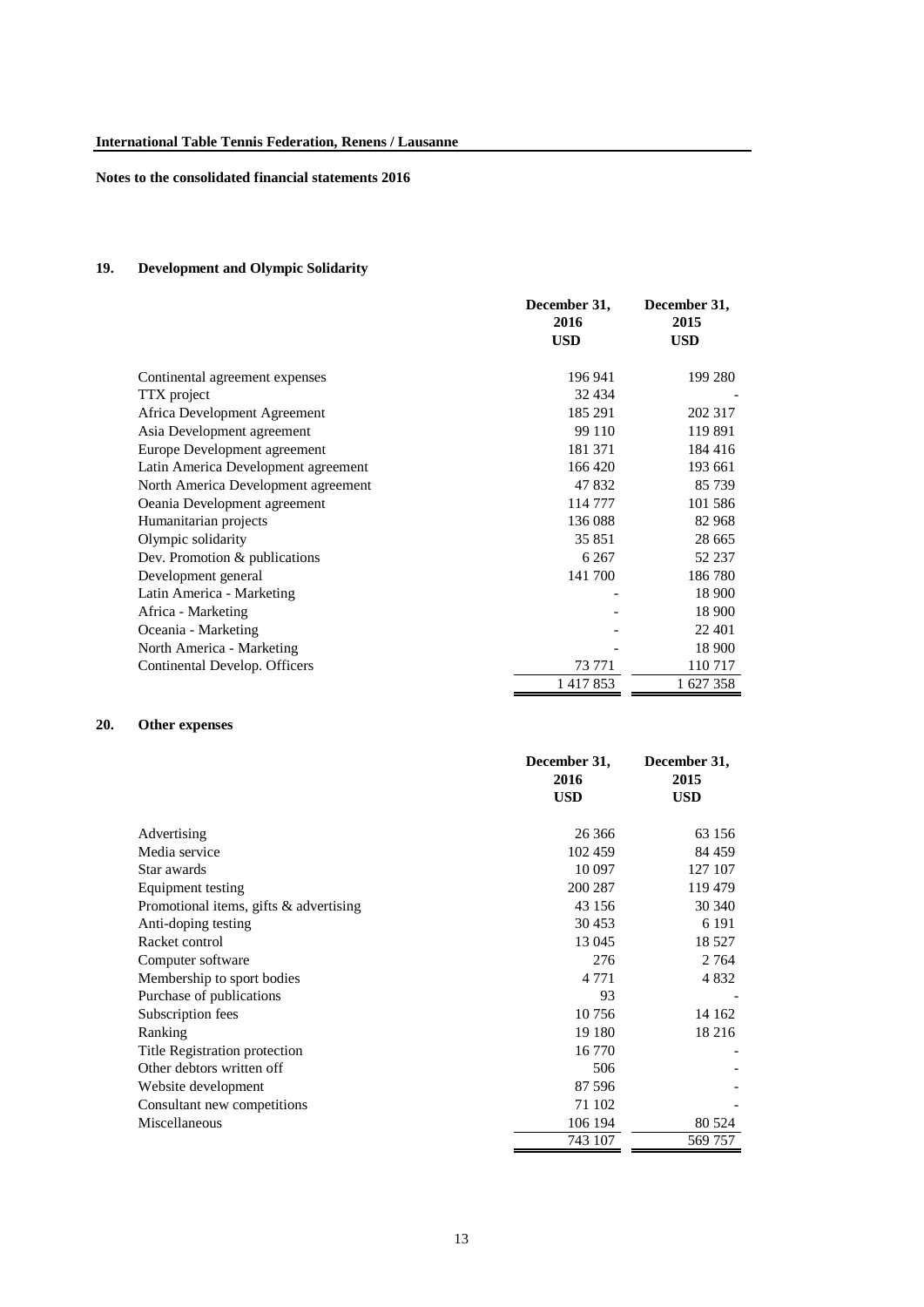# **21. Depreciation and Bad debts**

|                              | December 31,<br>2016<br><b>USD</b> | December 31,<br>2015<br>USD |
|------------------------------|------------------------------------|-----------------------------|
| Depreciation                 | 271 195                            | 241 378                     |
| Change in bad debt allowance | 11 709                             |                             |
|                              | 282 904                            | 241 378                     |

A bad debt allowance is recorded to adjust the accounts receivable to their net realizable value after performance of a specific analysis of accounts receivable overdue (note 6). The allowance corresponds to the overdue balances from various federations.

| 22. | <b>Education &amp; Training</b> | December 31,<br>2016<br><b>USD</b> | December 31,<br>2015<br><b>USD</b> |
|-----|---------------------------------|------------------------------------|------------------------------------|
|     | Athlete scholarships            | 47 145                             | 107 682                            |
|     | Online learning                 | 34 78 6                            | 24 608                             |
|     | Hopes                           | 62 304                             | 103 438                            |
|     | Approved Int. Training centres  | 27 137                             | 11 277                             |
|     | General E&T                     | 133 535                            | 206 720                            |
|     |                                 | 304 907                            | 453 724                            |

#### **23. Financial result**

|                               | December 31,<br>2016<br><b>USD</b> | December 31,<br>2015<br><b>USD</b> |
|-------------------------------|------------------------------------|------------------------------------|
| Investment income/loss        | 4459                               | 4 1 5 1                            |
| Currency exchange gain        | 439 570                            | 394 120                            |
| <b>Currency Exchange Loss</b> | 136397                             | (143 419)                          |
|                               | 307 632                            | 254 852                            |